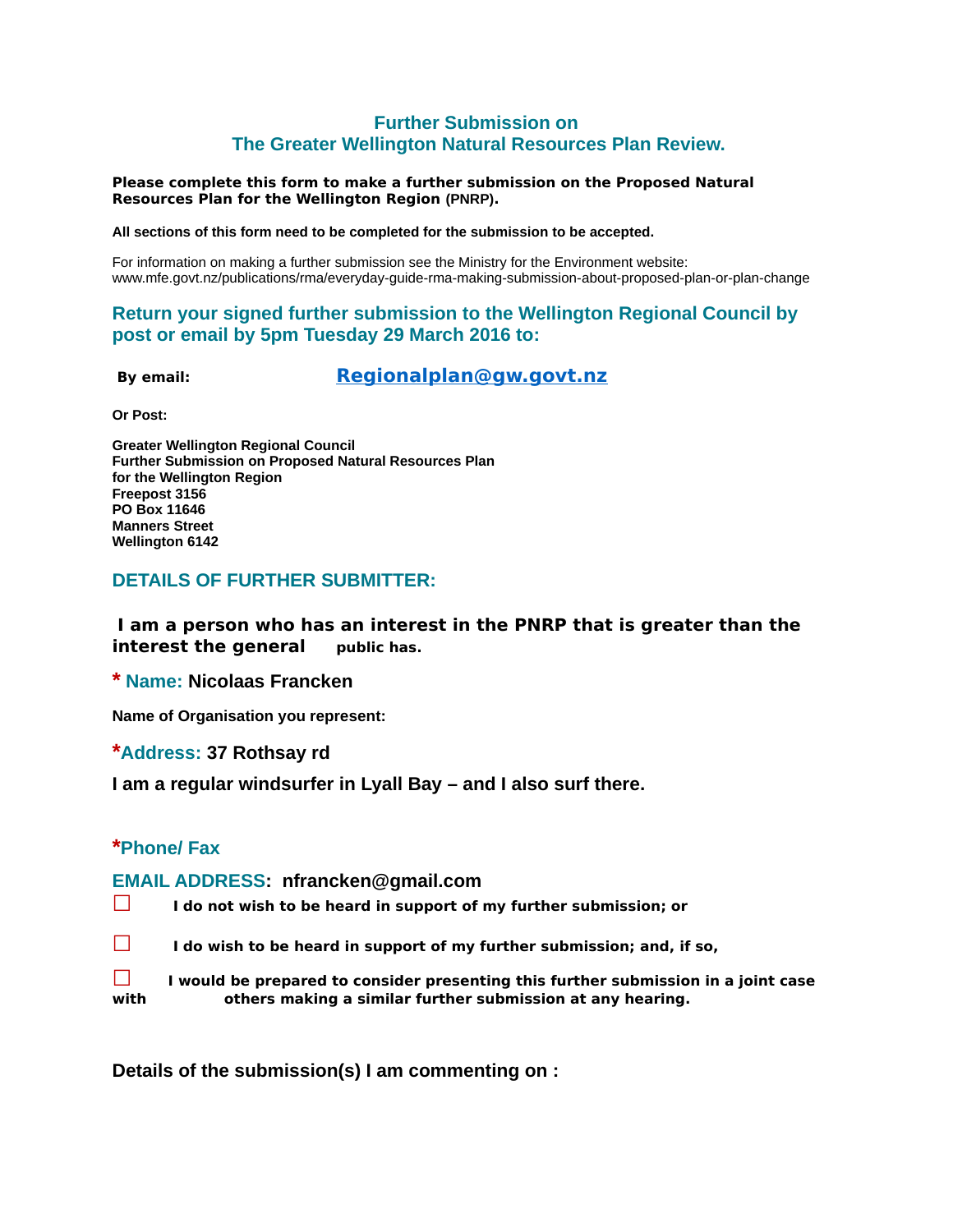## **1. Submitter 282: Wellington International Airport Limited.**

### **I oppose submitter 282 in regard to the following points:**

### **WIAL Submission Page 5 Paragraph xi:**

Schedule K relating to surf breaks seeks to preserve the natural character of the coastal marine area by protecting (Objective 037, Policy P51) surf breaks. However the schedule includes surf breaks that have been significantly affected by the modification of the environment in Lyall Bay and are therefore not representative of the natural character of the coastal marine area. WIAL also notes that the Proposed Plan provides little scope for the mitigation of effects on surf breaks. Furthermore, WIAL queries the reason for elevating surfing above other recreational values, when the NZCPS (Policy 6) seeks more broadly to maintain and enhance the public open space and recreation qualities and values of the coastal marine area. WIAL also notes that there is no higher level directive within the Wellington Regional Policy Statement to require the specific protection of surf breaks at a regional level, WIAL considers that the Proposed Plan inappropriately extends a level of protection to regionally significant surf breaks that would be more commensurate with the management of surf breaks of national significance, and is therefore contrary to, and does not give effect to, the NZCPS Policy 16.

### **My Response:**

WIAL have failed to recognise that regional surf breaks are protected under Policies 13 and 15 of the New Zealand Coastal Policy Statement, these policies give direction to territorial authorities to provide identification and protection for their regional surf breaks, as surf breaks are recognised as elements of Natural Features along with natural landforms such as headlands, peninsulas, cliffs, dunes, wetlands, reefs, freshwater springs and surf breaks; Policy 13(2)(c) and;

Policy 15(b) avoid significant adverse effects and avoid, remedy, or mitigate other adverse effects of activities on other natural features and natural landscapes in the coastal environment;

Where Policy 15(c) gives direction on methods by which to avoid, remedy or mitigate effects on these identified natural features.

### **WIAL Submission Annexure A, page 8, Objective 037**

### **Significant surf breaks are protected from inappropriate use and development**

I **oppose** Wial's decision sought deletion of Objective 037

I seek that Objective 037 is kept in the PNRP.

**I oppose** WIAL's decision sought that Schedule K of the PNRP be revised, with the intent that the Corner Surf break be removed from the schedule.

### **WIAL Submission Annexure A, page 25 : Policy P51 Significant Surf breaks**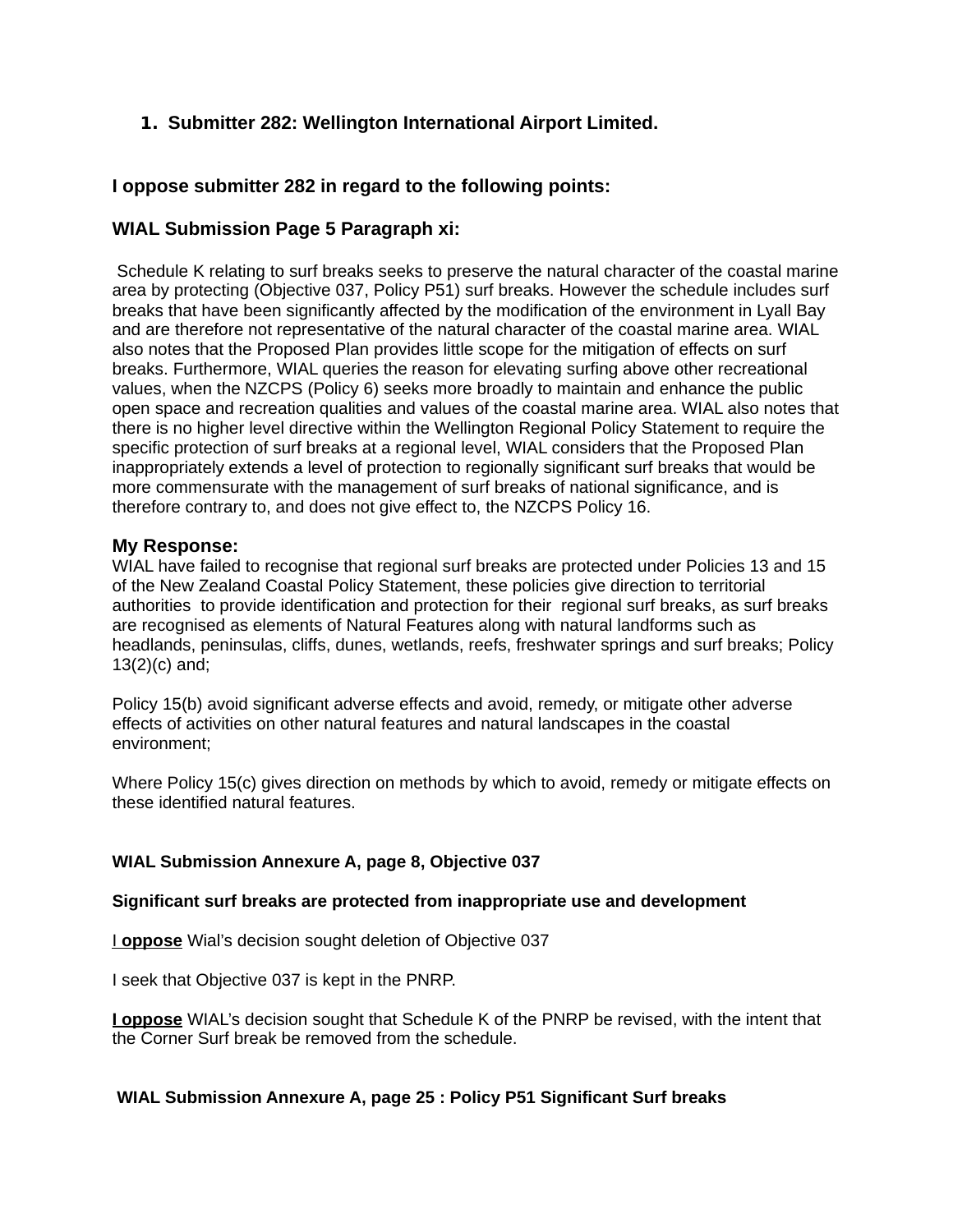### **I oppose WIAL's decision sought to delete Policy P51**

#### **Reason**

WIAL assert that the Corner surf break is not a natural feature, as without the airport, the Corner surf break would not exist in its current form.

The Corner Surf break is a natural reaction to the airport. A number of senior surfers note that there was a surfbreak in the part of Lyall Bay that has been reclaimed for the airport, a right hander. Evidence of this can be viewed at the Alexander Turnball Library: [https://natlib.govt.nz/records/23046068?search%5Bpath%5D=items&search%5Btext](https://natlib.govt.nz/records/23046068?search%5Bpath%5D=items&search%5Btext%5D=Lyall+Bay+1938) [%5D=Lyall+Bay+1938](https://natlib.govt.nz/records/23046068?search%5Bpath%5D=items&search%5Btext%5D=Lyall+Bay+1938)

"WIAL questions how Policy P51 would work in regard to these scheduled surf spots which have been enhanced by human-induced modification. If it is intended to only protect naturally occurring surf breaks, the schedule would have to be revised to reflect this."

It should be pointed out that from case law the precedence is with respect to environmental impacts that they are assessed on, what is there today, not what it used to be like.

For example, replacing an old causeway with a bridge, you must consider the impacts on the environment as it is with the causeway, not as it is without the old causeway before it was constructed; the same with replacing a coastal protection structure for a new one; it's not about how the new structure would impact on the environment before the old structure was there, it is the impact on the existing environment.

In this case, it would mean that WIAL cannot argue that because the historic humaninduced changes to Lyall Bay resulted in a high-quality surfing break, it does not have to consider it or that it has no value because it's not 'natural'. Furthermore, and most importantly, the reclamation may be manmade (i.e. not natural), however, the break that formed beside it formed naturally due to coastal processes and is an entirely natural feature in response to human intervention (it is comprised of swell, currents, water levels, seabed morphology and wind, as per Schedule 1 of the NZCPS).

## **Relief Sought:**

| Dismiss Wial's decision sought to | remove Objective 037,                                                         |
|-----------------------------------|-------------------------------------------------------------------------------|
| Dismiss Wial's decision sought to | revise Schedule K of the PNRP with intent to<br>remove the Corner surf break. |
| Dismiss Wial's decision sought to | delete P51 of the PNRP                                                        |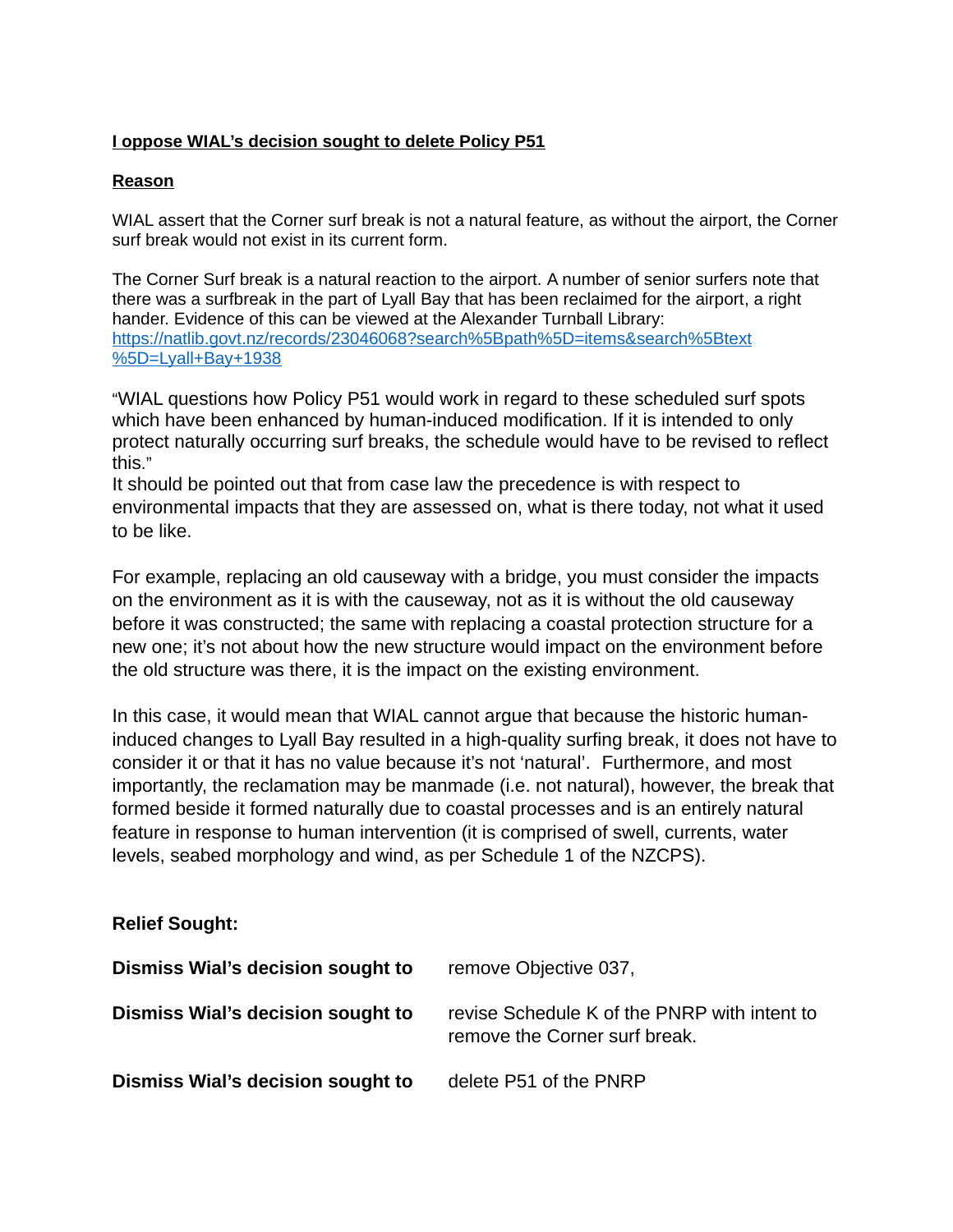### **Objective 037**

**Significant surf breaks are protected from inappropriate use and development I support the inclusion of this objective in the PNRP.**

**Policy P51**

### **I support in part Policy p51**

Policy P51: Significant surf breaks

Use and development in and adjacent to the significant surf breaks identified in

Schedule K (surf breaks) shall be managed by **minimising** the adverse effects on:

(a) natural processes, currents, seabed morphology and swell corridors

that contribute to significant surf breaks, and

(b) access to significant surf breaks within the coastal marine area, on a permanent or ongoing basis.

### **Reason**

Policy P51 is inconsistent with The New Zealand Coastal Policy Statement and other policies in PNRP that refer to Natural Features.

Both Policy 13 and 15 note that adverse effects must be avoided, remedied, or mitigated. Policy 13 describes the range of natural features that these policies recognise:

# **Policy 13 Preservation of natural character**

**2 (c)** natural landforms such as headlands, peninsulas, cliffs, dunes, wetlands, reefs, freshwater springs and surf breaks;

Policy P51 of the GWRC PNRP uses the word **minimising** which lends far less weight than avoid remedy or mitigate.

I note that other policies in the PNRP that relate to natural features (such as 4.6.5 Natural features and landscapes and special amenity landscapes (b) )refer to avoid,